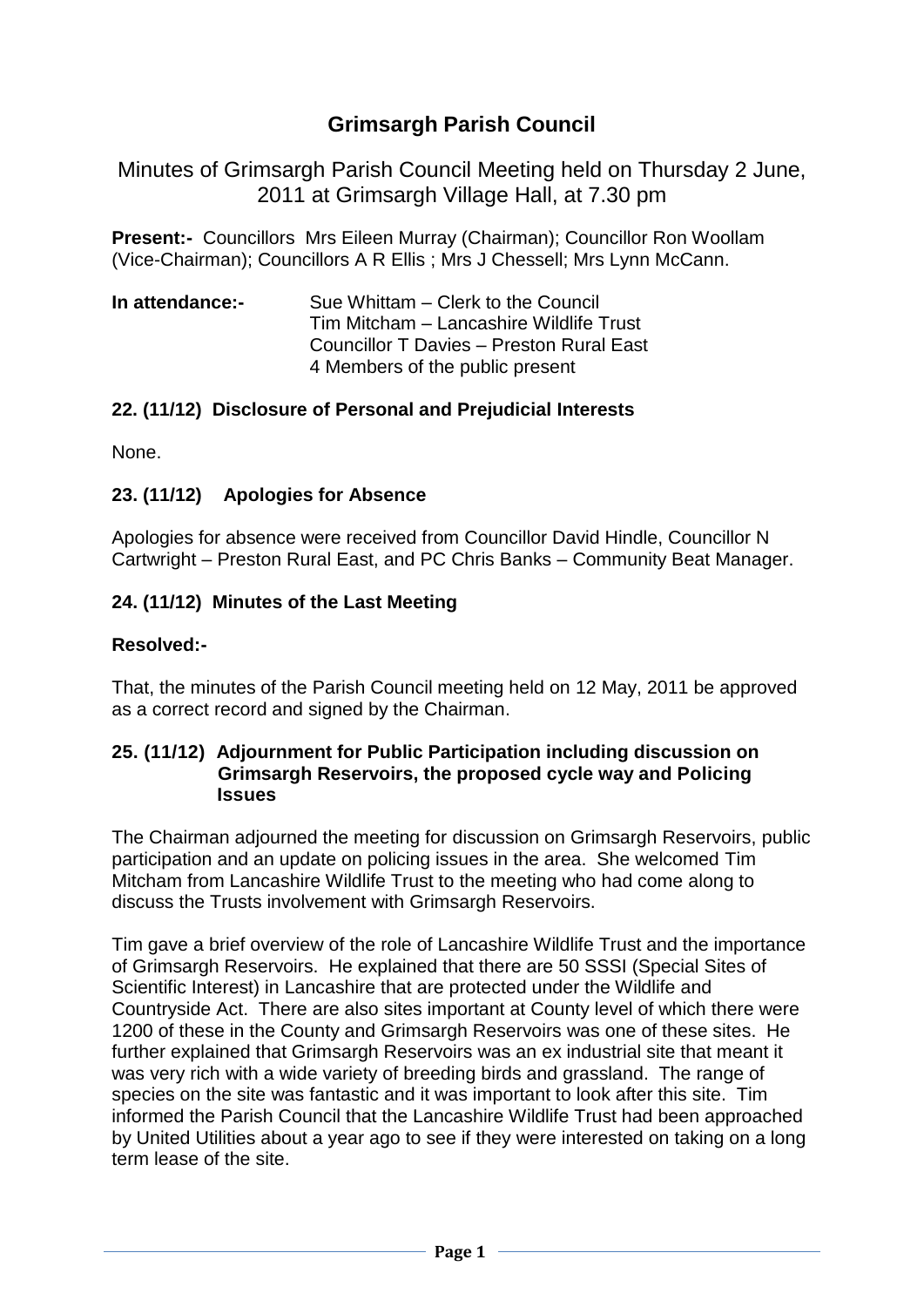Tim explained that the Lancashire Wildlife Trust is a small local charity and most of its members are volunteers. They receive no major funding from Government and have to rely on membership subscriptions to carry out any work. The Lancashire Wildlife Trust also looks after Brockholes in the area and Councillor Mrs Chessell informed Tim that a lot of work had been done by Julie Livesey from the Trust and FoGG.

Tim explained that the Wildlife Trust carries out a lot of educational type work and campaigning. They were very much of the opinion that Grimsargh Reservoirs should be maintained as a wildlife area and it was an important asset to the community. Tim further explained that United Utilities had a Duty of Care under the NERC Act to protect the natural environment. They could not just destroy the area.

A member of the public asked how many acres was Grimsargh Reservoirs and if there were any plans to put a visitor centre on the site, the same as the Brockholes reserve. Tim explained that the site was around 18 acres and they were not considering putting a visitors centre on site but were looking at how people could access and enjoy the site with minimum disturbance to the wildlife. Tim felt that local guided walks, school visits and local volunteers helping would be how the site would be used.

The Chairman, Councillor Eileen Murray stated that the reservoirs were an important asset to Grimsargh and it was important to keep them. Councillor Ron Woollam said that there was a lot of support in the village and asked Tim what the Parish Council could do to help. Tim explained that the ball was firmly in United Utilities court and it was therefore agreed that the Clerk would write a letter to Mark Fillingham at United Utilities to see if he could attend the September meeting of the Parish Council. The letter would be copied to Nigel Evans MP who was a supporter of the reservoirs and Ben Wallace MP the new local Member of Parliament. The Chairman said that Tim was also welcome to attend in September if he had the time and thanked him for his discussion with the Parish Council on this important issue.

The Chairman, Councillor Eileen Murray informed the Parish Council that the Parochial Church Council were unable to attend this evening's meeting and asked if Councillor Ron Woollam could find out the date of the next Parochial Church Council meeting with a request that the Parish Council could attend. The purpose of the request was to find out their plans for the proposed footpath behind the school as this was an important issue affecting a great deal of people.

The Chairman also confirmed that PC Banks was unable to attend the meeting but had given the latest crime information to the Clerk. It was noted that since the last meeting in Grimsargh there have been 3 crimes. On 15/04/2011-16/04/2011 - Burglary occurred on Cow Hill totalling £5000 2 quad bikes were taken. On 15/04/2011 - Male was assaulted in The Plough Public House offender has been charged and bailed for the offence and on 24/04/2011 - Male was stopped and searched in a vehicle on Elston Lane and cannabis was found male was issued a street warning and moved on from the area.

There had also been 4 crimes committed on The Hill's Estate: These were on 01/04/2011-02/04/2011 - Criminal Damage to a vehicle on The Hill's; 24/04/2011 -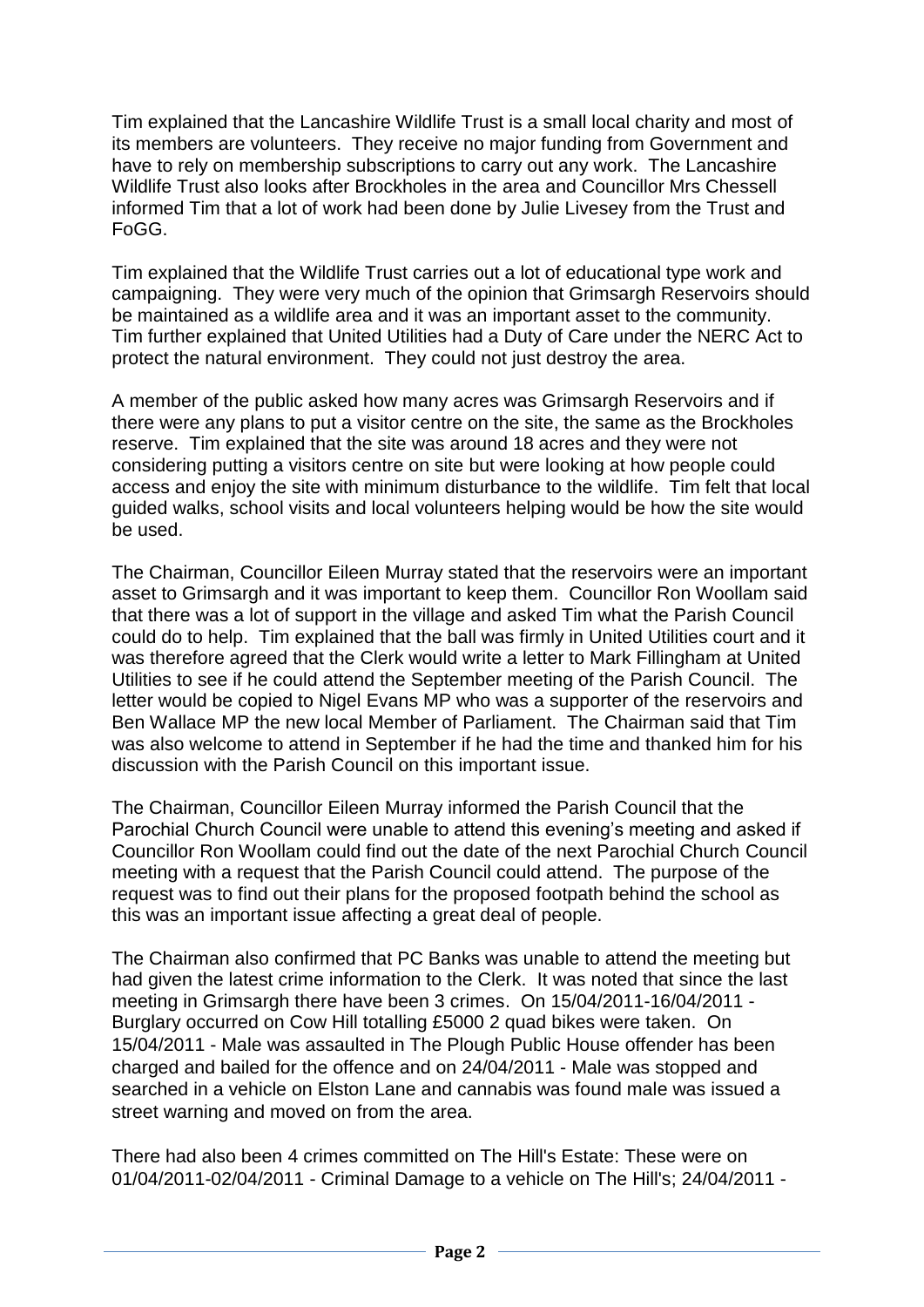High value burglary on the Hills - vehicle on the driveway was taken, along with a laptop, i-phone, nintendo games console, ipod nano, a number of computer games and an amount of cash totalling £7000. The vehicle has since been recovered and enquiries are still ongoing to track the offenders. There had also been two attempted shed burglaries on 18/19 May and 22/23 May.

The police had also asked the Clerk to mention the farm watch scheme which had been set up about 18 months ago and was currently up and running in the rural areas.. The Police had sent letters out to all farms to see if they would like to join the scheme. The idea is that emails are sent out regularly to the members on farm watch when crimes have been occurring, details of suspicious vehicles in the area and also crime prevention advice. The scheme is like a neighbourhood watch scheme but is specifically for farm properties. It was noted that the Police had currently got a funding application in for signage to be put outside the farms that are part of the scheme along with a crime prevention pack for each property part of the scheme. Hopefully this initiative would help to reduce crime in the rural areas.

With regard to an update on the adoption of planters in the village, the Chairman, Councillor Eileen Murray confirmed that we could re-use the compost from the barrels in the new planter outside the village hall. The Parish Council still needed to decide on where to place the half barrels – and it was agreed the Chairman and Vice-Chairman should decide on the best place for these. The Chairman also reported that she had received a cost for replacing the rotten half barrels and this would be £80.00 for four new ones.

The Chairman thanked Councillor Tom Davies and Councillor Neil Cartwright for helping with the distribution of the "Redrow drop in" leaflet.

Councillor Joyce Chessell raised the problem with overhanging trees at the bus stop near Lindale Avenue. The Clerk agreed to ask the Lengthsman to look at this. Councillor Andy Ellis also raised the issue of overgrown foliage on the speeding sign – Preston Road before The Hills. The Clerk would refer this to Lancashire County Council.

Councillor Tom Davies agreed to look at the provision of a dog/litter bin on the Railway Walk.

The Chairman reconvened the meeting.

#### **26. (11/12) Town and Country Planning Act, 1990**

It was noted that there are no Planning Applications to be considered at tonight's meeting. It was further noted that Preston City Council had approved the following Planning Application:-

06/2011/0255 - 5A Fell View, Grimsargh, Preston, PR2 5LN. Erection of two storey extension to side of dwelling.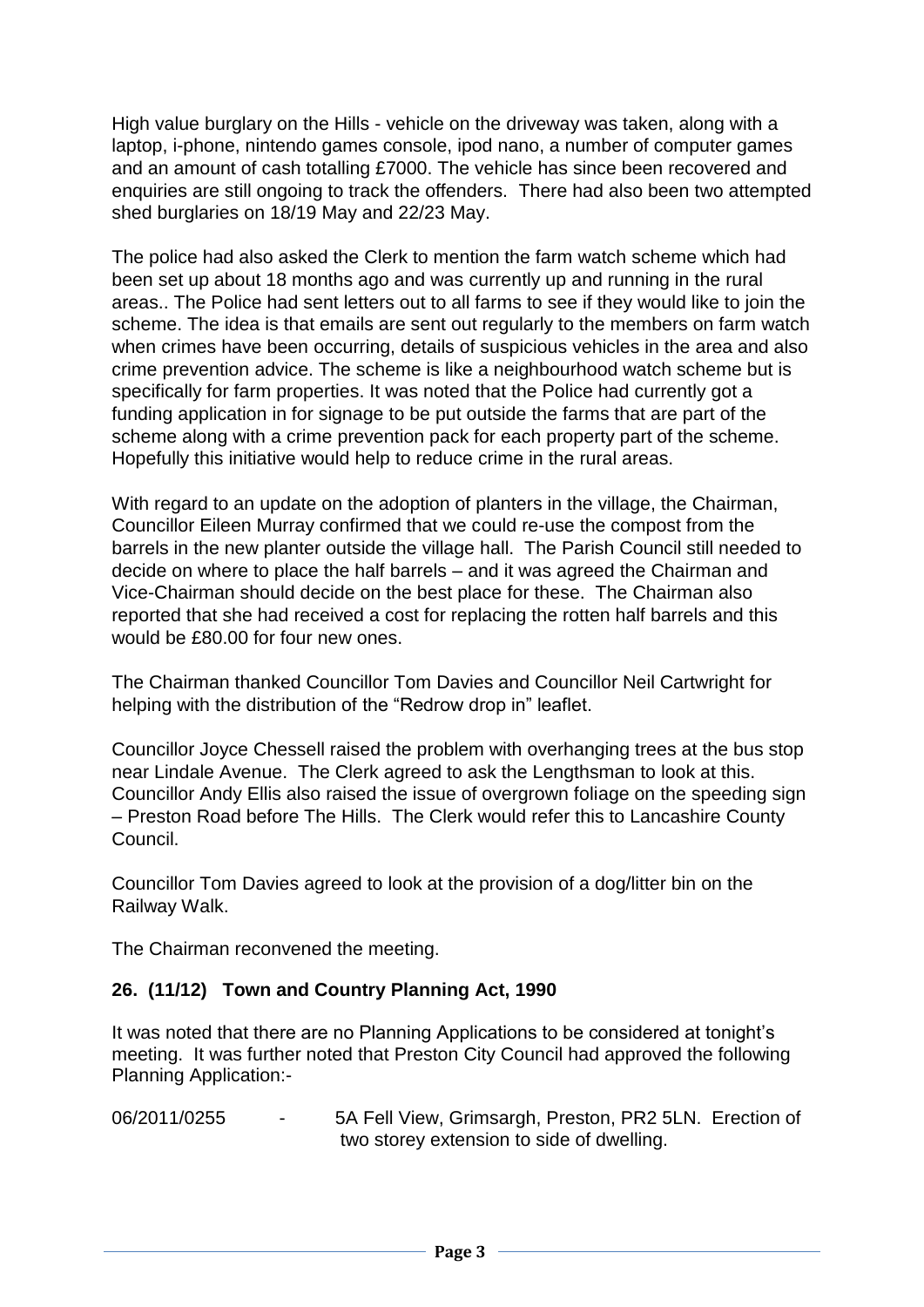# **27. (11/12) Report from the Preston Guild Working Group**

The Chairman, Councillor Eileen Murray gave a brief overview of the Preston Guild Working Group held on 25 May and explained that the Parish Council needed someone to take over the running of the Group. She asked all members of the Parish Council to ask around to see if anyone wanted to take on this task.

Councillor Joyce Chessell felt that the terms of reference for the Group needed to reflect what was planned in Grimsargh and agreed to update the terms of reference and circulate the draft to the Parish Council.

With regard to the Guild Wheel, Councillor Tom Davies had forwarded an e mail about amendments to S17. He asked if anyone wished to comment on this that they should contact him.

# **Resolved**

That the report is received and noted.

#### **28. (11/12) Report from the Conservation Area Working Group and adoption of terms of reference.**

Councillor Ron Woollam presented the report from the Conservation Area Working together with the draft newsletter item and terms of reference. He explained that all this information had been circulate to the Parish Council by e mail for comments.

The Chairman informed the Parish Council that she had mentioned Conservation Status at the recent LALC meeting and the Chairman of Broughton Parish Council confirmed that they were also looking at this. It was agreed that Councillor Ron Woollam would contact Councillor Pat Hastings at Broughton Parish Council to see what ideas and information on Conservation Status could be shared.

# **Resolved**

That the draft newsletter item on Conservation Status as now presented is approved and that the Conservation Area Working Group is established as follows:-

The Group shall be known as- "The Grimsargh Parish Council Conservation Area Working Group"

Terms of Reference

- 1. To identify areas/individual properties worthy of conservation.
- 2. To prioritise these areas.
- 3. To record the pros and cons of conservation status for the identified area/property.
- 4. To seek where appropriate, professional advice.
- 5. To agree before incurring any expenses for the work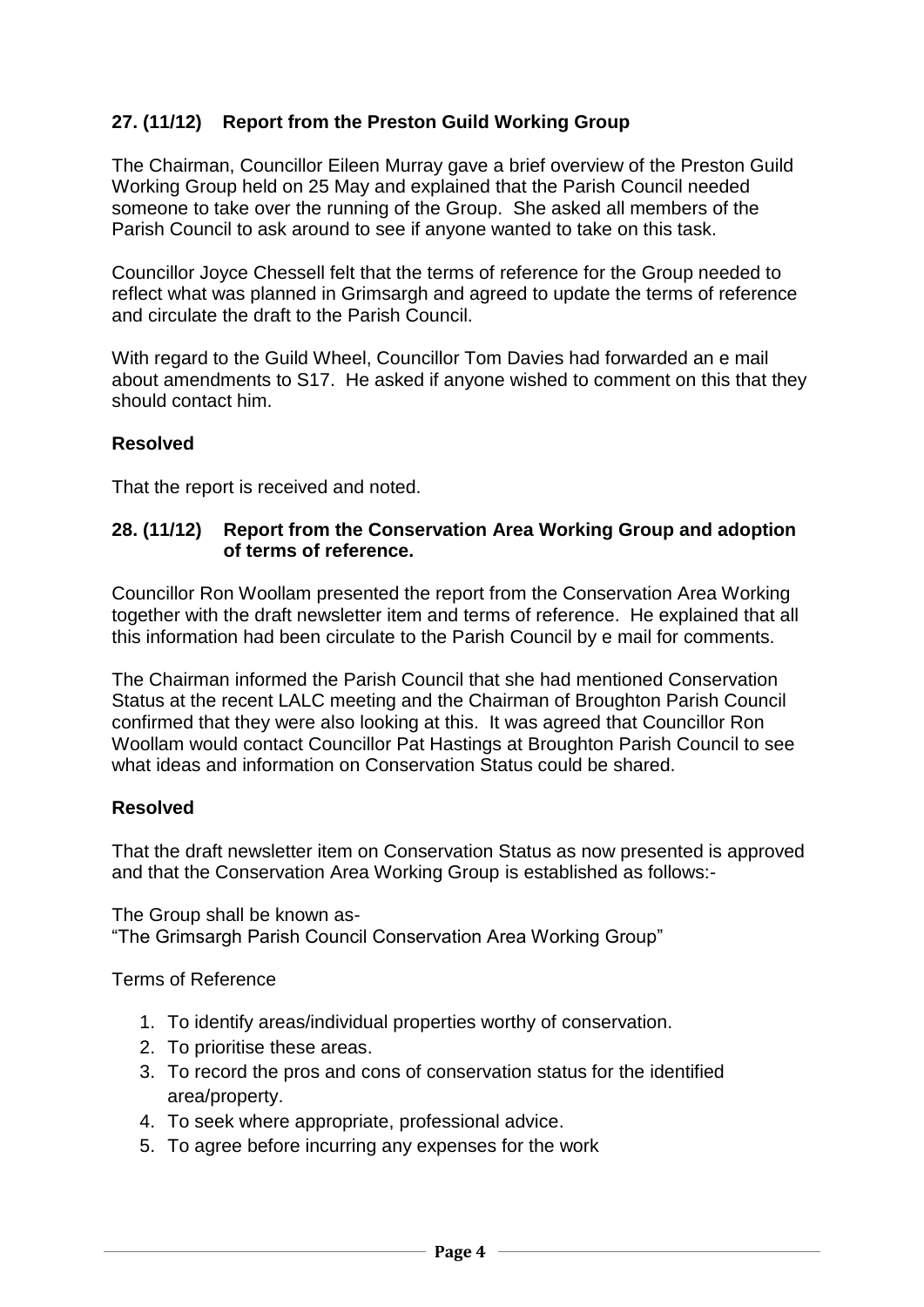6. To produce a report with recommendations for the Grimsargh Parish Councils consideration.

Members of the Working Group-

Councillor Ron Woollam Councillor Andy Ellis Councillor David Hindle 1 Vacancy

#### **29. (11/12) Parish Council Newsletter and Annual Report**

A draft Parish Council Newsletter and Annual Report had been circulated by e mail to the Parish Council. The Clerk agreed to put the final touches to the document and include the Conservation Status document as discussed above and forward it to all for one final check before printing.

It was noted that a price of £416.73 had been received from Preston City Council for printing 1200 copies of the newsletter. This represented excellent value for money. The Chairman had also prepared an excel spreadsheet to help with deciding on distribution, this was discussed and all Councillors agreed to help distribute the newsletter.

# **30. (11/12) Friends of Grimsargh Green (FoGG)**

Councillor Joyce Chessell gave an update to the Parish Council on the work of FoGG. She explained that with regard to hedge laying and other activities carried out by the group it was necessary to carry out Risk Assessments to cover these. She had therefore asked Councillor Ron Woollam if he would like to come along to the next meeting of FoGG when Risk Assessments would be discussed as this may be beneficial to the work carried out on the Nellie Carbis Millennium Woodland.

Councillor Joyce Chessell also gave an update on the play area. She explained that the citizen zone bus had been in the area to show the draft plans for the playground and seek comments. She had taken out copies of the plans to the Brownies, Rainbows, Cubs, Pre-School and School children but was disappointed that Preston City was not able to provide enough copies of the plans for circulation.

The Chairman, Councillor Eileen Murray was also concerned about the amount of comments being recorded on the bus and felt it was quite confusing with the use of two forms to record feedback on the plans. The Chairman also confirmed that she would continue to remind Preston City Council about their promised obligations to provide a full breakdown of costs on a monthly basis. Councillor Tom Davies assured the Parish Council that he was keeping a close eye on this.

If there was any further feedback on the proposed play area Councillor Joyce Chessell asked that she is copied in to the emails so she can keep an eye on comments made.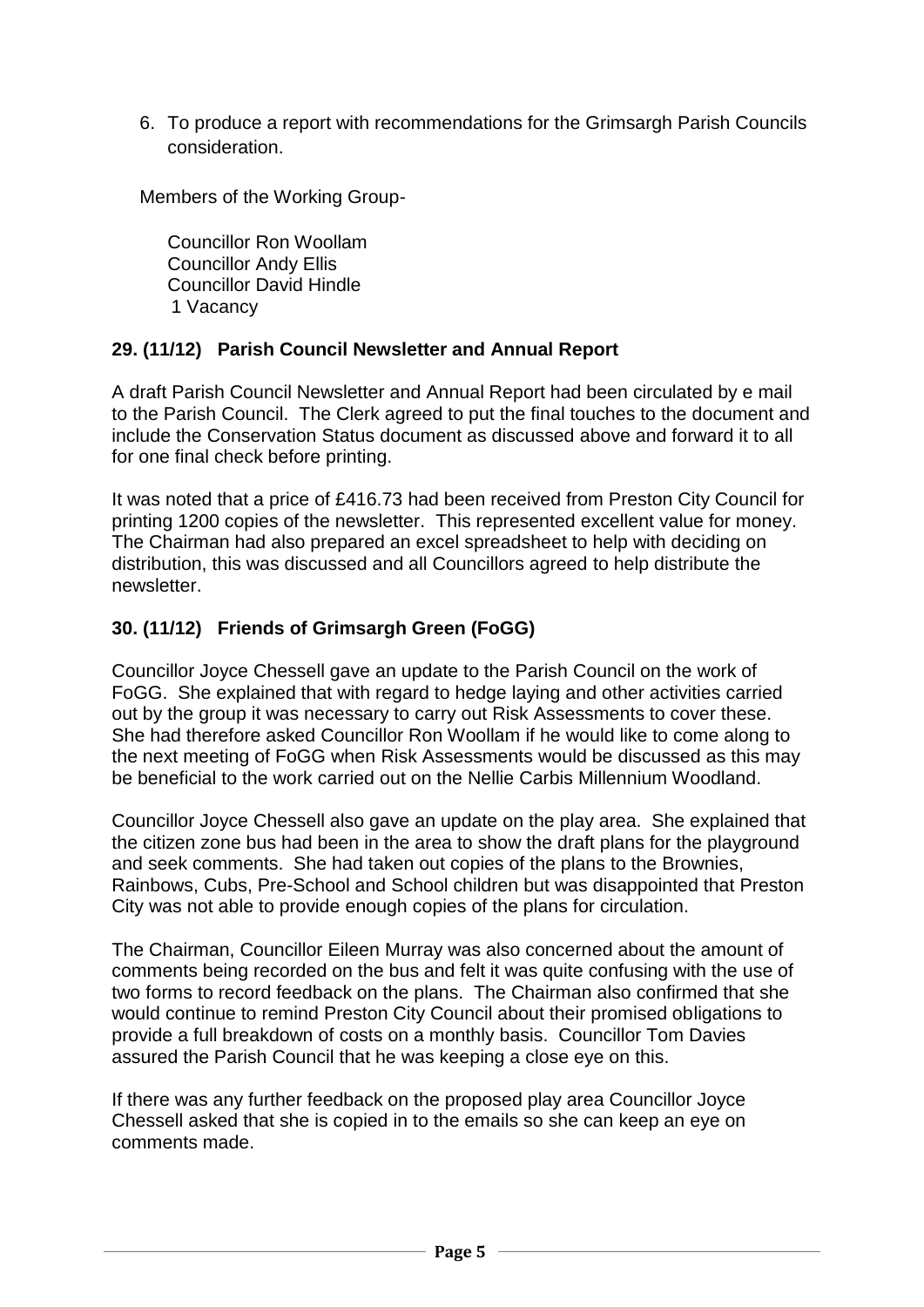Councillor Andy Ellis asked what would happen to the old equipment as it would be ideal for The Hills estate. However it was noted that The Hills had still not been adopted by the City Council so it was unlikely that the surplus equipment could be used there.

Councillor Andy Ellis also asked if there was any advantage of having the village green listed as a green. Councillor Joyce Chessell confirmed that she had asked Peter Croft to look into this and to see what the advantages and disadvantages were.

It was noted that Councillor Tom Davies had promised a map of the area and details of who owned what land in the village as this would be useful when it came to moving surplus play area.

# **Resolved**

That the report is received and noted.

#### **31. (11/12) Grants/Donations**

The Parish Council gave consideration to giving a grant to Help for Heroes instead of purchasing a flag and flagpole. However after discussion it was agreed that the Clerk should find out from Preston City Council if a flag pole could be placed on the village green and if this was possible then the Parish Council would look at purchasing a flag pole and flags. It was further agreed not to give a donation at this time.

#### **32. (11/12) Financial Matters, Update on Audit Arrangements and Banking**

It was noted that we currently had around £17,023.94 in the bank, we were still awaiting May's bank statement.

#### **Resolved**

1) That, the following invoices be approved for payment

- David Leech £360.00 for tree work at Nellie Carbis Millennium woodland carried out by John Gornall. To be reimbursed when signatories confirmed on Nellie Carbis/Santander account.
- BTCV Annual insurance premium £140.38 for Nellie Carbis Millennium woodland to be reimbursed to Parish Council as above.
- Sue Whittam Clerk pay for 2 May, 9 May, 16 May, 23 May and 30 May total £400.00.
- Adam Cooper Lengthsman -39 hours @ £11.50 per hour including vat at £124.20 – total £538.20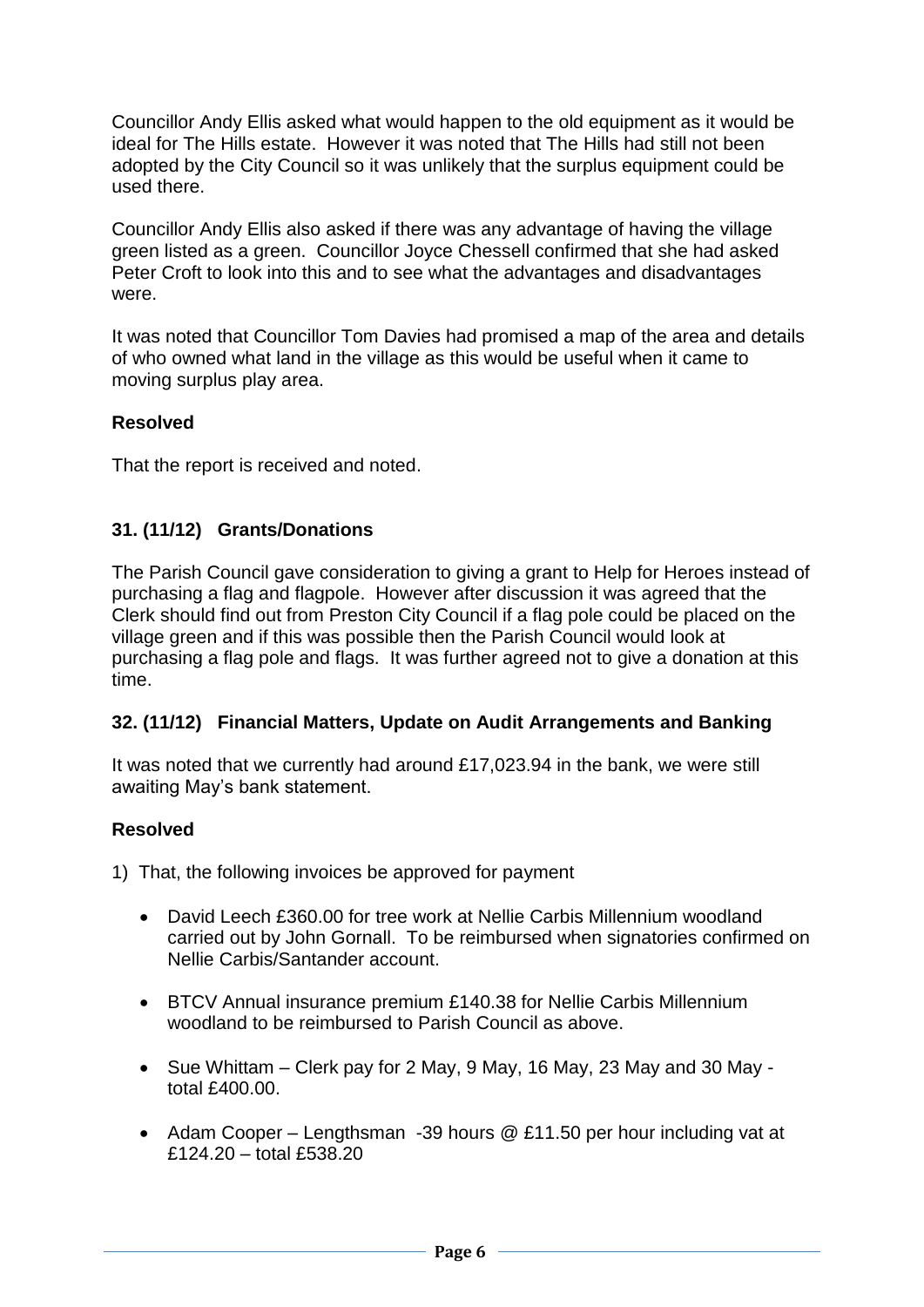United Utilities water bill for Nellie Carbis - £12.79

2) That, the receipts and payments ledger and BDO Audit form for end of year accounts for 31 March 2011 as now presented is approved and signed by the Chairman.

# **33. (11/12) Clerk's Report – for information**

The Clerk reported on the following matters for information:-

#### **New Councillor Training**

This had been discussed with Marion Gelder at LALC and members who wished to attend the training were asked to put the 22 October in their diaries. The training will be a day course and will be held at Grimsargh Village hall. There would be places available for other Parish Councils if they wished to attend. It was noted that if we managed to get 12 people to attend it will work out at £40.00 per delegate for the day – a saving of £20.00 per person.

#### **Lancashire County Council – delegated services –Lengthsman Scheme**

The Clerk had received notification of the pilot Lengthsman Schemes from LCC. The successful pilots were Penwortham Town Council, Elswick Parish Council, Ellel Parish Council, Catterall Parish Council, Earby Town Council and Hilldale Parish Council. There were now 6 pilots instead of the proposed 3. It was noted that we will be given further details of the pilots shortly.

The Clerk had also chased the annual Lengthsman payment from LCC that had not been received as yet.

# **Missing Grimsargh Sign**

The Clerk reported that this was now in the hands of Paul Dunne and Brian Eagle who are Public Realm Managers for Preston City and Ribble Valley Councils. It appeared that our original sign had been destroyed and that both Councils have a policy of reducing the amount of posts and signage. Obviously the post was moved when they carried out the works – so then the boundary sign was in the wrong place.

#### **Use of Herbicide Preston Road**

In answer to the query raised by Cllr Woollam – the Clerk had been informed that our Lengthsman, Preston City Council and LCC all use Roundup Pro- Biactive. An environmentally safe product.

#### **Lindale Avenue – grass verge**

Apparently this grass verge was cut by the chap who used to live nearby. It should be United Utilities so the Clerk was asking UU if they could cut this, but if they are not willing to cut this small verge then Adam will be able to do this.